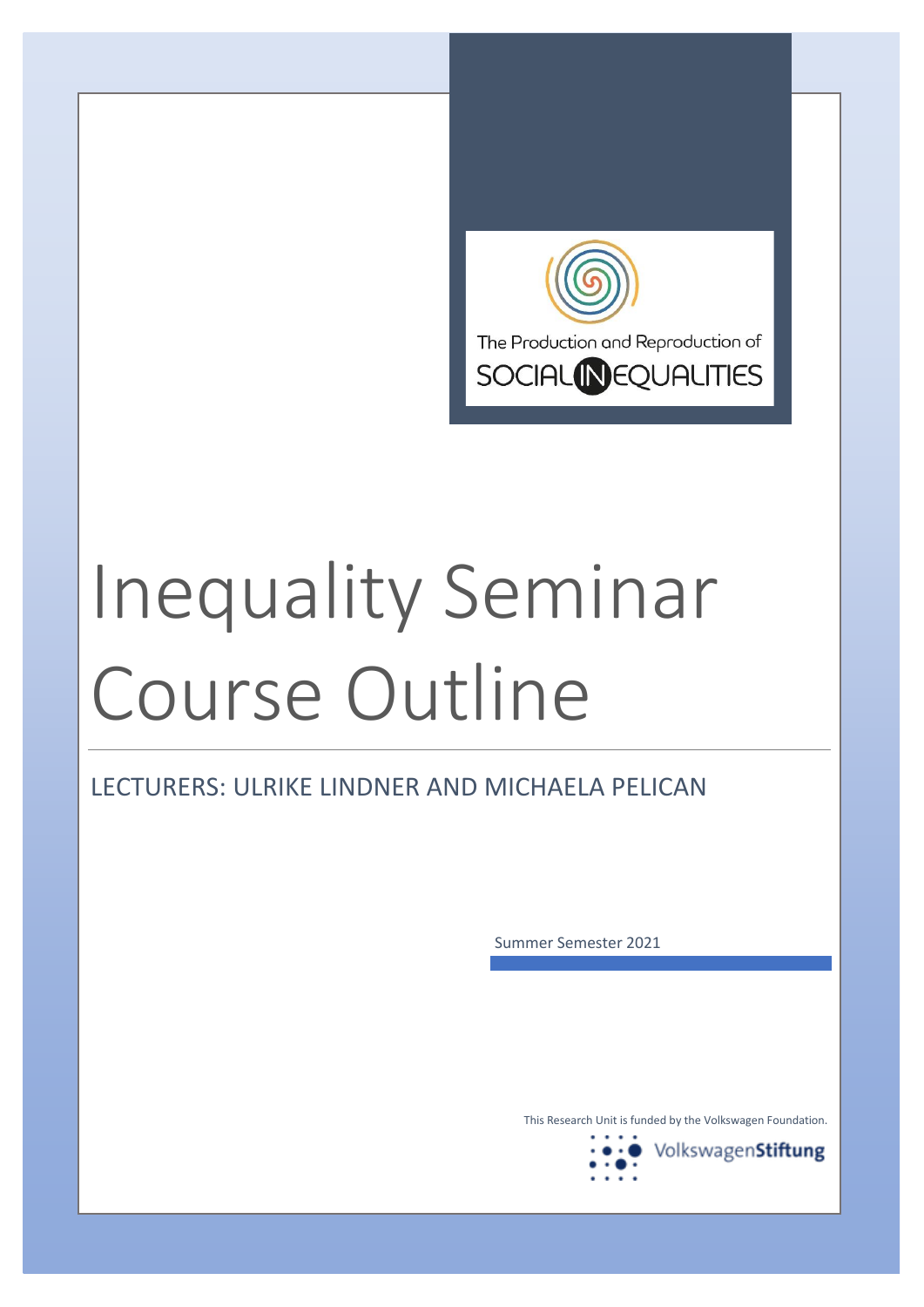



## **Lecturers:**

Prof. Dr. Ulrike Lindner, Department of History, University of Cologne Prof. Dr. Michaela Pelican, Department of Social and Cultural Anthropology, University of Cologne Also PIs of the research unit "The Production and Reproduction of Social Inequalities"

# **Advanced Seminar**

# **Inequality: Forms of Inequality in Situations of Labour and Migration in the 20th and 21st Century**

### **Summer Semester 2021**

Tuesday, 14-15.30h Seminar via Zoom

The seminar is taught jointly by Prof. Dr. Ulrike Lindner, Department of History and Prof. Dr. Michaela Pelican, Department of Social and Cultural Anthropology. We will deal with forms of inequality and will firstly address theoretical considerations on inequality. In the second part of the seminar, inequality in connection with labour migration will be examined from different perspectives. Thirdly, we will look at inequality in labour relations from the late 19th to the 21st century. Here, the focus is especially on forms of forced labour and contract labour in colonial and post-colonial situations.

A good knowledge of English is a prerequisite, as almost all of the literature is only available in English. The seminar is especially aimed at students who are planning a Master's thesis on this topic. In this context, we would also like to refer to our research unit "The Production and Reproduction of Social Inequalities: Global Contexts and Concepts of Labour Exploitation" [\(https://socialinequalities.uni](https://socialinequalities.uni-koeln.de/)[koeln.de/\)](https://socialinequalities.uni-koeln.de/).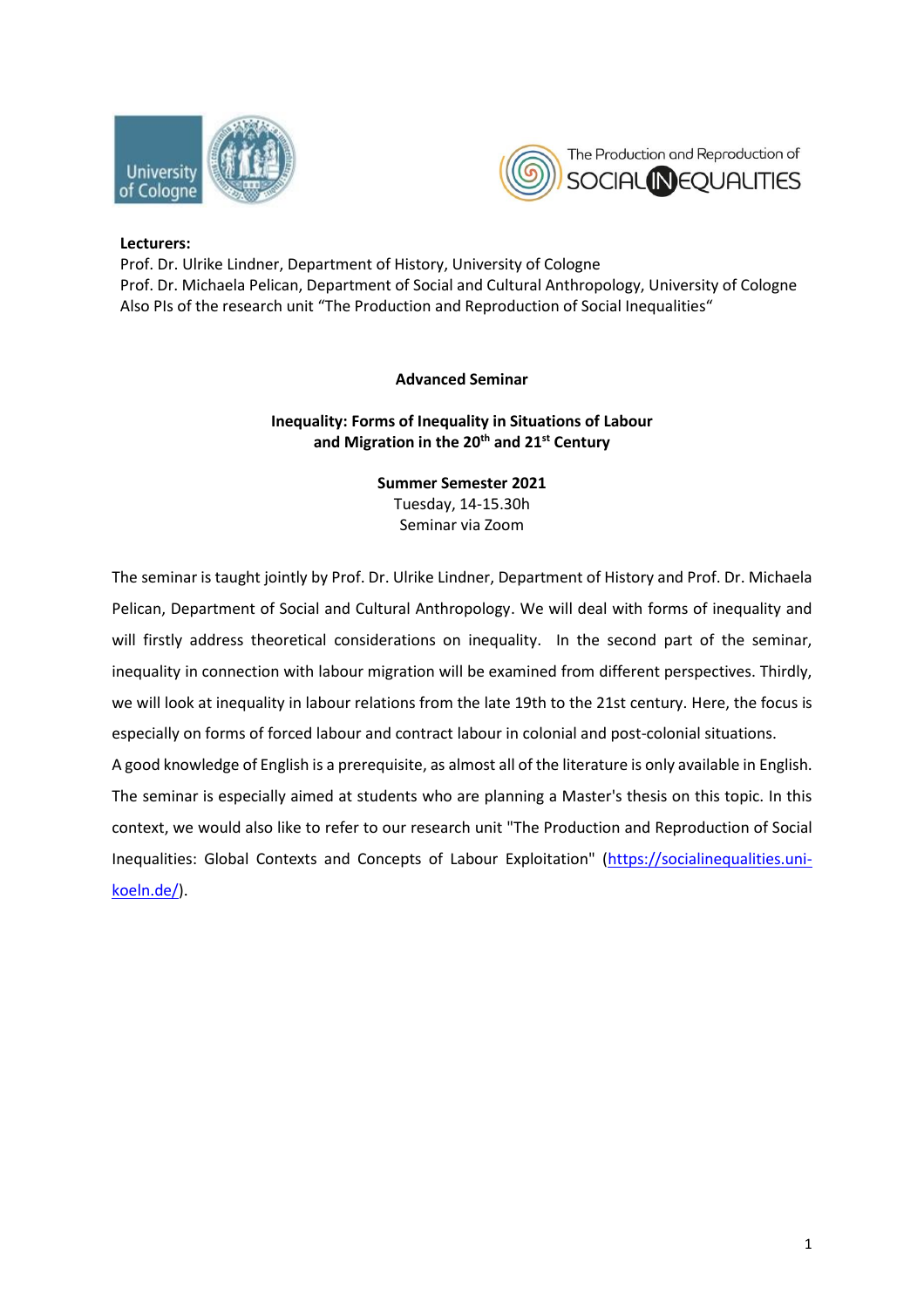# **Seminar Schedule**

| 13.4.21                                                                 | 1. Introduction to the Seminar and Topic Assignment                                                                                                                                                                                                                                                                  |  |  |
|-------------------------------------------------------------------------|----------------------------------------------------------------------------------------------------------------------------------------------------------------------------------------------------------------------------------------------------------------------------------------------------------------------|--|--|
|                                                                         | Short film: Inequalities and the 1% in the Context of Sustainable Development<br>https://www.youtube.com/watch?v=8wti96ZXsvM                                                                                                                                                                                         |  |  |
|                                                                         | UN Sustainable Development Goal 10: Reduce inequality within and among countries<br>https://sdgs.un.org/goals/goal10                                                                                                                                                                                                 |  |  |
|                                                                         | Current: Poverty Report of the federal government of Germany 2020,<br>https://www.armuts-und-reichtumsbericht.de/DE/Startseite/start.html                                                                                                                                                                            |  |  |
| <b>PART I: Social Inequality - Basic Texts</b>                          |                                                                                                                                                                                                                                                                                                                      |  |  |
| 20.4.21                                                                 | 2. Social Inequality as a Central Topic of Sociology                                                                                                                                                                                                                                                                 |  |  |
|                                                                         | <b>Basic reading for all:</b>                                                                                                                                                                                                                                                                                        |  |  |
|                                                                         | Weiß, Anja (2017): Kapitel 2: Soziale Ungleichheit. In: Weiss, Anja. Soziologie Globaler<br>Ungleichheiten. Berlin: Suhrkamp, S. 23-49.                                                                                                                                                                              |  |  |
|                                                                         | Solga, H. et al. (2009): Soziale Ungleichheit - Kein Schnee von gestern! Eine Einführung,<br>in: dies. (2009): Soziale Ungleichheit. Klassische Texte zur Sozialstrukturanalyse,<br>Frankfurt a. M.: Campus, pp. 11-46.]                                                                                             |  |  |
|                                                                         | Project Description of the Research Unit "The production and reproduction of social<br>inequalities: Global contexts and concepts of labor exploitation",<br>https://socialinequalities.uni-koeln.de/                                                                                                                |  |  |
| 27.4.21                                                                 | 3. Mechanisms of Inequality Genesis                                                                                                                                                                                                                                                                                  |  |  |
|                                                                         | <b>Basic reading for all:</b>                                                                                                                                                                                                                                                                                        |  |  |
|                                                                         | Therborn, Göran (2013). The Killing Fields of Inequality. Cambridge: Polity Press. Part II:<br>Theory. S. 35-66.                                                                                                                                                                                                     |  |  |
|                                                                         | <b>Presentation:</b>                                                                                                                                                                                                                                                                                                 |  |  |
|                                                                         | Capability approach according to Amartya Sen und Martha Nussbaum                                                                                                                                                                                                                                                     |  |  |
| 4.5.21                                                                  | 4. Inequality and Development - Perspectives from the Global South                                                                                                                                                                                                                                                   |  |  |
|                                                                         | <b>Basic reading for all:</b>                                                                                                                                                                                                                                                                                        |  |  |
|                                                                         | Ndlovu-Gatsheni, Sabelo (2018): Chapter 1: Rethinking Development in the Age of<br>Global Coloniality. In: Mpofu, Busani and Sabelo J. Ndlovu-Gatsheni (eds.). Rethinking<br>and Unthinking Development: Perspectives on Inequality and Poverty in South Africa<br>and Zimbabwe. New York: Berghahn Books. S. 27-49. |  |  |
|                                                                         | <b>Presentation:</b>                                                                                                                                                                                                                                                                                                 |  |  |
|                                                                         | Appadurai, Arjun (2004): The Capacity to Aspire: Culture and the Terms of Recognition.<br>In: Rao, Vijayendra and Michael Walton (eds.): Culture and Public Action. Stanford:<br>Stanford University Press. S. 59-84.                                                                                                |  |  |
| PART II: Social Inequality - Globalisation, Mobility, Race/Class/Gender |                                                                                                                                                                                                                                                                                                                      |  |  |
| 11.5.21                                                                 | 5. Entangled Inequalities - Perspectives from Latin America                                                                                                                                                                                                                                                          |  |  |
|                                                                         | <b>Basic reading for all:</b>                                                                                                                                                                                                                                                                                        |  |  |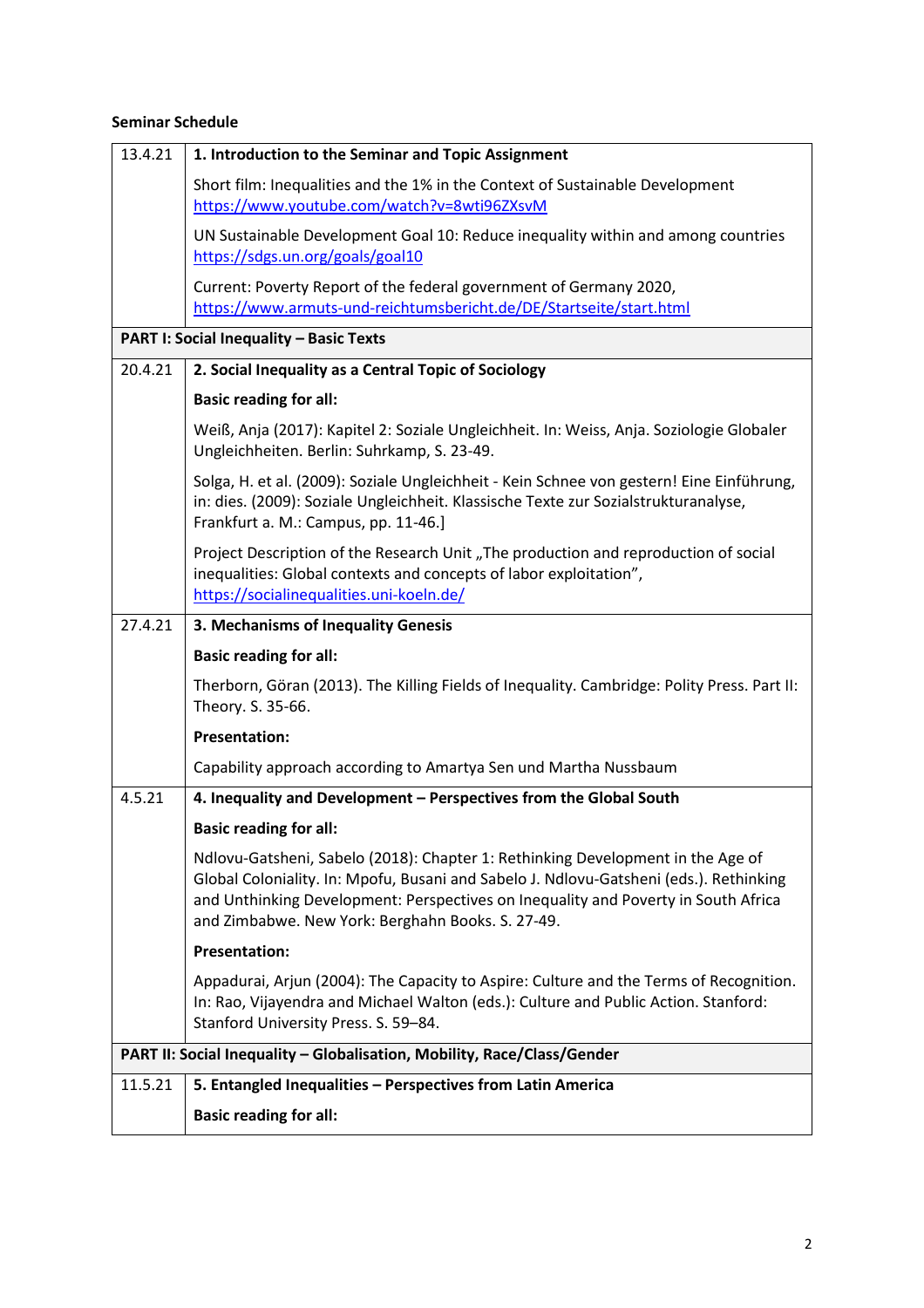|         | Costa, Sérgio (2011): "Researching Entangled Inequalities in Latin America. The Role of<br>Historical, Social and Transregional Inequalities", desiguALdades.net Working Paper<br>Series, No. 9, Berlin.                                                                                                            |
|---------|---------------------------------------------------------------------------------------------------------------------------------------------------------------------------------------------------------------------------------------------------------------------------------------------------------------------|
|         | 2 Group Presentations: Interdependence approach, case study Brazil                                                                                                                                                                                                                                                  |
|         | Jelin, Elizabeth, Renata Motta, Sérgio Costa (eds) (2018): Global Entangled Inequalities:<br>Conceptual Debates and Evidence from Latin America. Routledge.                                                                                                                                                         |
|         | Ystanes, Margit and Iselin Åsedotter Strønen. (eds.). (2018): The Social Life of Economic<br>Inequalities in Contemporary Latin America. Palgrave MacMillan.                                                                                                                                                        |
|         | desiguALdades.net Working Paper Series:<br>https://www.desigualdades.net/Working Papers/index.html                                                                                                                                                                                                                  |
| 18.5.21 | 6. Ethnicity/race as Dimensions of Inequality in Urban Contexts in the Global North<br>(Comparison USA/Europe)                                                                                                                                                                                                      |
|         | <b>Basic reading for all:</b>                                                                                                                                                                                                                                                                                       |
|         | Wacquant, Loïc (2014): Marginality, ethnicity and penalty in the neo-liberal city: an<br>analytic cartography, Ethnic and Racial Studies 37(10): 1687-1711.                                                                                                                                                         |
|         | 2 Group Presentations: Deepening of the case study (USA/France), current debates on<br>the reduction of inequality for African-Americans in the USA                                                                                                                                                                 |
|         | Wacquant, Loic (2008): Urban Outcasts. / (2018): Die Verdammten der Stadt: Eine<br>vergleichende Soziologie fortgeschrittener Marginalität. Springer.                                                                                                                                                               |
|         | Freakonomics Radio. Episode 453. 3.3.2021. A Rescue Plan for Black America.<br>https://freakonomics.com/podcast/frbc-charles-blow/                                                                                                                                                                                  |
|         | Freakonomics Radio. Episode 426. 15.7.2020. Should America (and FIFA) Pay<br>Reparations? https://freakonomics.com/podcast/reparations-part-1/                                                                                                                                                                      |
| 25.5.21 | Pentecost Holidays                                                                                                                                                                                                                                                                                                  |
| 1.6.21  | 7. Labour Exploitation and Structural Violence in the Context of Global Migration -<br><b>Example Gulf States</b>                                                                                                                                                                                                   |
|         | <b>Basic reading for all:</b>                                                                                                                                                                                                                                                                                       |
|         | Gardner, Andrew (2010): Engulfed: Indian Guest Workers, Bahrain Citizens, and the<br>Structural Violence of the Kafala System. In: De Genova, Nicholas and Nathalie Peutz<br>(eds.): The Deportation Regime: Sovereignty, Space, and the Freedom of Movement.<br>Durham, London: Duke University Press. S. 196-223. |
|         | 2 Group Presentations: structural violence, deepening of the case study                                                                                                                                                                                                                                             |
|         | Gardner, Andrew (2011): City of Strangers: Gulf Migration and the Indian Community in<br>Bahrain. Ithaca: Cornell University.                                                                                                                                                                                       |
|         | Kanna, Ahmed (2020): Class struggle and de-exceptionalizing the Gulf. In: Kanna,<br>Ahmed et al. Beyond Exception: New Interpretations of the Arabian Peninsula. Ithaca:<br>Cornell University. S. 100-122.                                                                                                         |
|         | Structural violence: https://www.thoughtco.com/structural-violence-4174956                                                                                                                                                                                                                                          |
|         | Farmer, Paul (2004): An Anthropology of Structural Violence. Current Anthropology<br>45(3): 305-325.                                                                                                                                                                                                                |
|         |                                                                                                                                                                                                                                                                                                                     |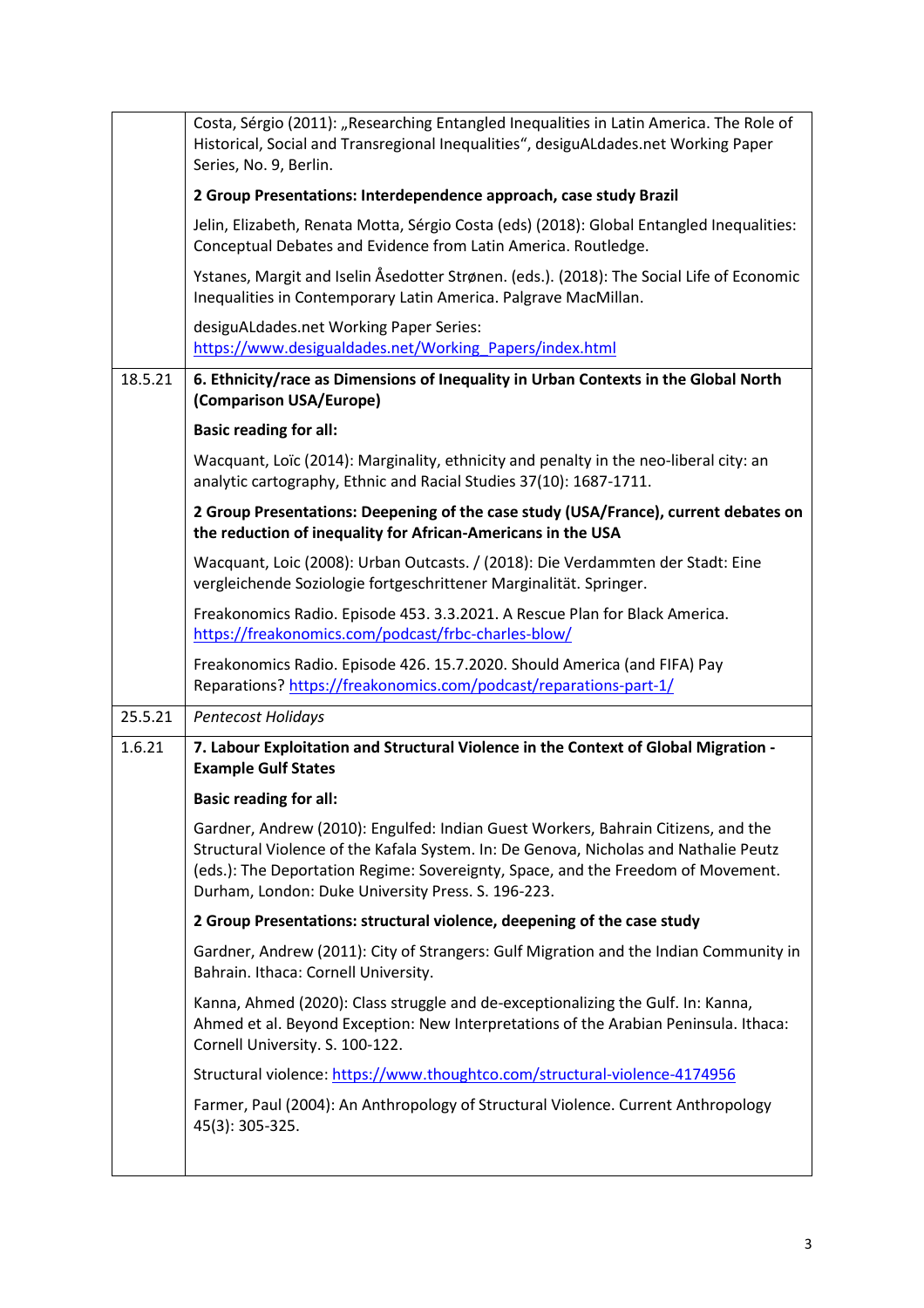| 8.6.21  | 8. Global Care Chain - Labour Exploitation/Mobility and Gender                                                                                                                                                                                                                                 |
|---------|------------------------------------------------------------------------------------------------------------------------------------------------------------------------------------------------------------------------------------------------------------------------------------------------|
|         | <b>Basic reading for all:</b>                                                                                                                                                                                                                                                                  |
|         | Hochschild, Arlie Russell (2000): "Global Care Chains and Emotional Surplus Value", in<br>Hutton, W. and Giddens, A. (eds) On The Edge: Living with Global Capitalism. London:<br>Jonathan Cape, pp. 130-146.                                                                                  |
|         | Group Presentation: World Systems Theory (Wallerstein), deepening of the case<br>study                                                                                                                                                                                                         |
|         | Parreñas, Rhacel Salazar (2018): Servants of globalization: migration and domestic<br>work. Stanford, California: Stanford University Press.                                                                                                                                                   |
|         | World Systems Theory according to Wallerstein (Centre/Periphery/Semi-periphery)                                                                                                                                                                                                                |
|         | Smith, David A. (2018): World-System Zones in the 21st Century: Beyond Core and<br>Periphery, Who Fits Where? In: Boatca, Manuela et al. (eds): Global Inequalities in<br>World-Systems Perspective: Theoretical Debates and Methodological Innovations.<br>Routledge.                         |
|         | <b>PART III: Social Inequality and Labour Relations</b>                                                                                                                                                                                                                                        |
| 15.6.21 | 9. Basic Considerations on Social Inequality and Labour Relations                                                                                                                                                                                                                              |
|         | <b>Basic reading for all:</b>                                                                                                                                                                                                                                                                  |
|         | Marx, Karl/Engels, Friedrich (2009): Manifest der Kommunistischen Partei, in: Solga, H.<br>(ed.) (2009): Soziale Ungleichheit. Klassische Texte zur Sozialstrukturanalyse, Frankfurt<br>a. M.: Campus, pp. 75-84.                                                                              |
|         | Harvey, David (2019): Anti-Capitalist Chronicles: Accumulation by Dispossession.<br>Democracy at Work, Lecture (22 mins.). https://www.exploring-<br>economics.org/en/discover/anti-capitalist-chronicles-accumulation-by-disp/                                                                |
|         | Harvey, D. (2004): The 'new' imperialism: accumulation by dispossession. Socialist<br>Register 40: 63-87.                                                                                                                                                                                      |
|         | Group Presentation 1: Labour and Inequality - The situation of the industrial workforce<br>in Germany during the period of high industrialisation                                                                                                                                              |
|         | Group Presentation 2: Labour and Inequality: Current debates on dignified<br>work/precarious work using the example of England                                                                                                                                                                 |
| 22.6.21 | 10. Social Inequality and Labour Relations in a Global Context                                                                                                                                                                                                                                 |
|         | <b>Basic reading for all:</b>                                                                                                                                                                                                                                                                  |
|         | Breman, J. et al (2019): "Introduction. The Social Question all over again" and<br>"Postscript. The Social Question in Its Global Incarnation." In: Breman, Jan et al. (eds.).<br>The Social Question in the Twenty-First Century. University of California Press. pp. 1-22<br>and pp. 244-251 |
|         | Input Presentation: Nic Miller: Migration and Bonded Labour in Hawai'l in the 19th<br>Century                                                                                                                                                                                                  |
|         | <b>Group Presentation:</b>                                                                                                                                                                                                                                                                     |
|         | The struggle against precarity in informal labour relations in Africa in the last decades of<br>the 20th century                                                                                                                                                                               |
|         |                                                                                                                                                                                                                                                                                                |